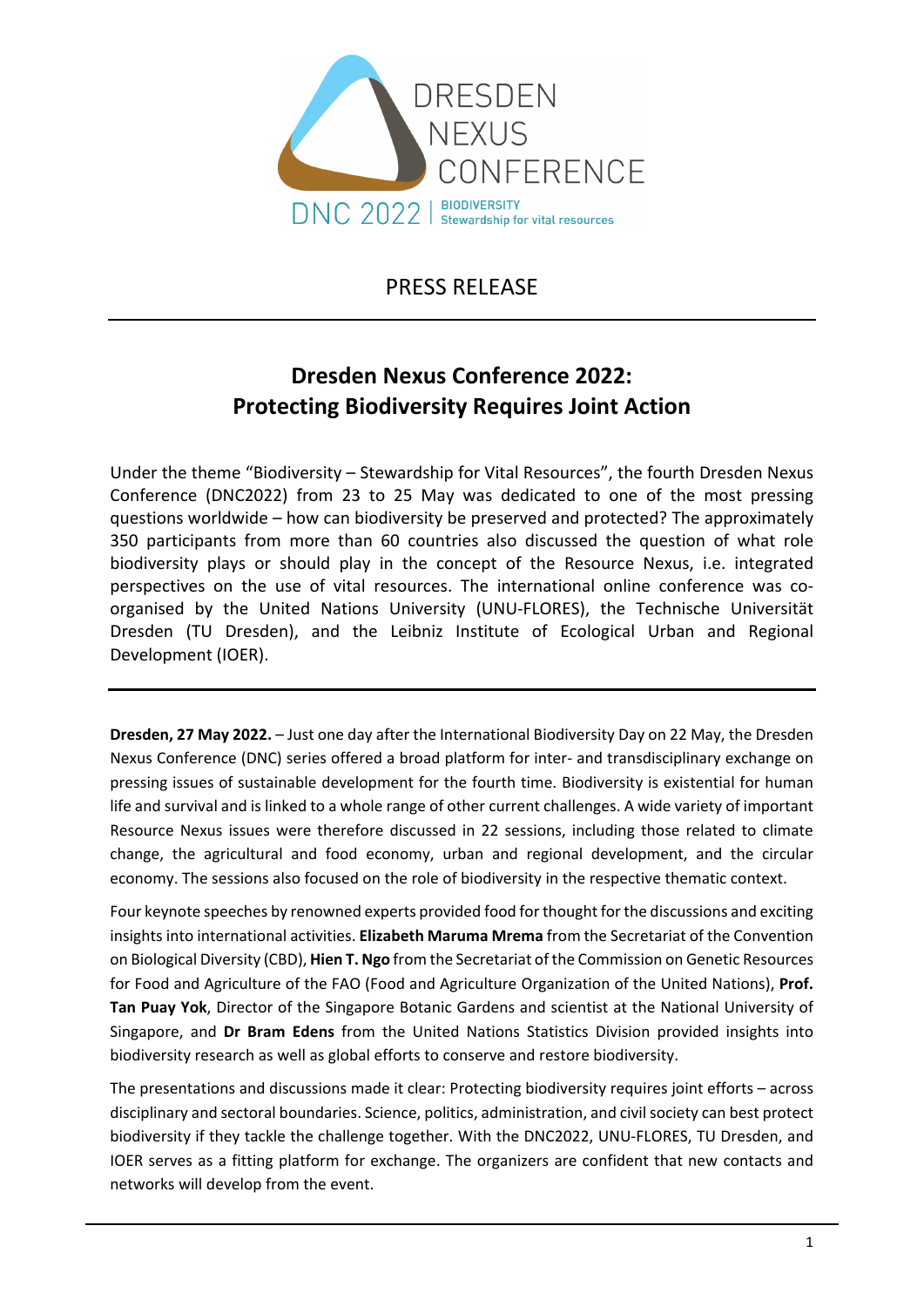

#### **Joint Final Statement on the Role of Biodiversity in the Resource Nexus**

A first joint activity has already been launched during DNC2022: Participants are jointly developing a final document entitled "Recognizing the Complex and Interwoven Role of Biodiversity in the Resource Nexus". It will set out the participants' shared understanding of the role of biodiversity in the Resource Nexus and is intended as an important starting point for future research in this area. DNC2022 participants have until 31 May to submit their comments on the document. In June, the DNC organizers will publish the finalized version.

**Further information on the joint statement:**  http://2022.dresden‐nexus‐[conference.org/programme/signatory](http://2022.dresden-nexus-conference.org/programme/signatory-product)‐product

#### **Presentation of the PRISMA Award on the Theme of DNC2022**

For the second time, the PRISMA – Sustainability Assessment and Policy Award of the network was presented at the DNC. The PRISMA – Centre for Sustainability Assessment and Policy had called on researchers to apply with outstanding publications on the topic of the DNC2022. More than 50 international and highly relevant submissions presented the jury with a difficult choice. The PRISMA Award 2022 goes to an international team of authors led by Dr David R. Williams from the School of Earth and Environment, University of Leeds, and the article "Proactive Conservation to Prevent Habitat Lossesto Agricultural Expansion". The article was published in the journal *Nature Sustainability*. It deals with the question of how to reconcile the additional land use to be expected from agriculture in the future with the urgently needed protection of habitats and biodiversity and identifies possible solutions.

**Further information on PRISMA – Centre for Sustainability Assessment and Policy:**  https://tu‐[dresden.de/prisma](https://tu-dresden.de/prisma?set_language=en)

**Link to the winning entry:** [https://doi.org/10.1038/s41893](https://doi.org/10.1038/s41893-020-00656-5)‐020‐00656‐5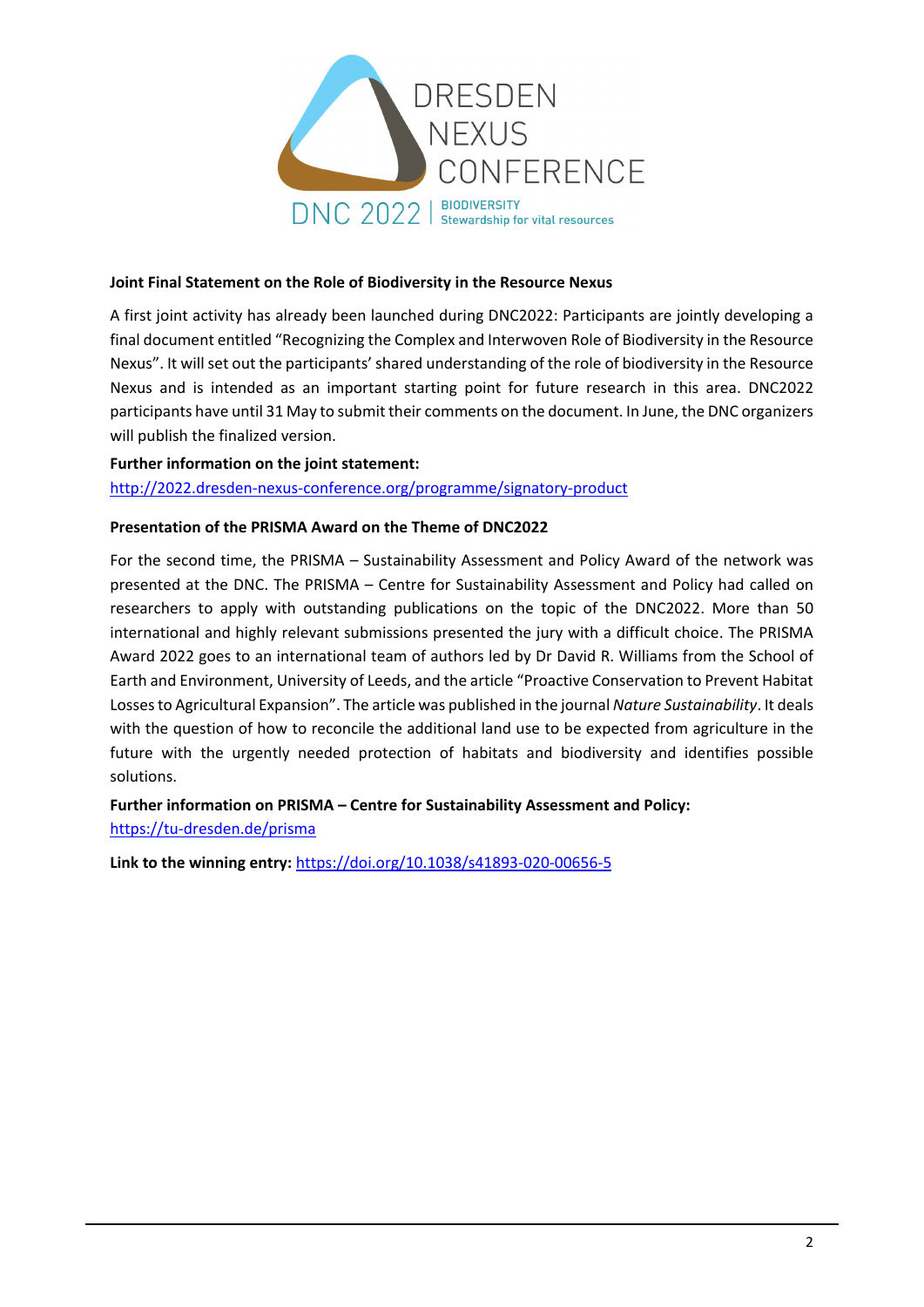

#### **Voices of the Organisers**

### *Dr David Malone, Rector, United Nations University*

"I am delighted that the Dresden Nexus Conference encourages global dialogue on the value that the Nexus Approach brings to solving the challenges faced by our planet. Biodiversity loss will have catastrophic implications for generations to come, unless we can take urgent action through sustainable, interconnected environmental resource management. The Dresden Nexus Conference provides an ideal platform for the much-needed intersection of policy and science to achieve the Sustainable Development Goals."

# *Prof. Edeltraud Guenther, Director, UNU‐FLORES*

"Embedded in the 2030 Agenda for Sustainable Development, the DNC paves the way for an accurate and empirically grounded understanding of the Resource Nexus among scientists and the broader professional community, as well as for the integration of Resource Nexus concepts into policy design and implementation. Perhaps most importantly, this event will foster a community of practice for the sustainable management of environmental resources – across academia, policy, practice, and civil society. The Resource Nexus goes beyond water, soil, and waste; it encompasses all relevant environmental resources, including energy and other geo-resources as well as biodiversity."

#### *Prof. Wolfgang Wende, Head of Research Area Landscape, Ecosystems and Biodiversity, IOER*

"DNC2022 has highlighted many ways in which biodiversity can be conserved and restored. Looking ahead to the World Biodiversity Summit in Kunming, China, at the beginning of October, it would be very important to agree on ambitious and concrete goals there. Above all, it must be possible to operationalize them. This is the only way to measure how well implemented measures help to achieve the goals. At the DNC2022, we saw many good examplesfrom practice. They show: Serious biodiversity conservation is possible."

#### *Dr André Lindner, Managing Director School of Civil and Environmental Engineering, TU Dresden*

"We have to ask ourselves the question – is it really the last chance to see a lot of species alive and in their natural habitat? – or the last chance to see the possibility to counteract ongoing biodiversity loss, and hence securing the very fundamentals of our development and well‐being. With the DNC conference series sustainability as well as transfer and internationalisation as essential key values of the organizing institutions are put into action to contribute towards sustaining the environmental life support system of our society."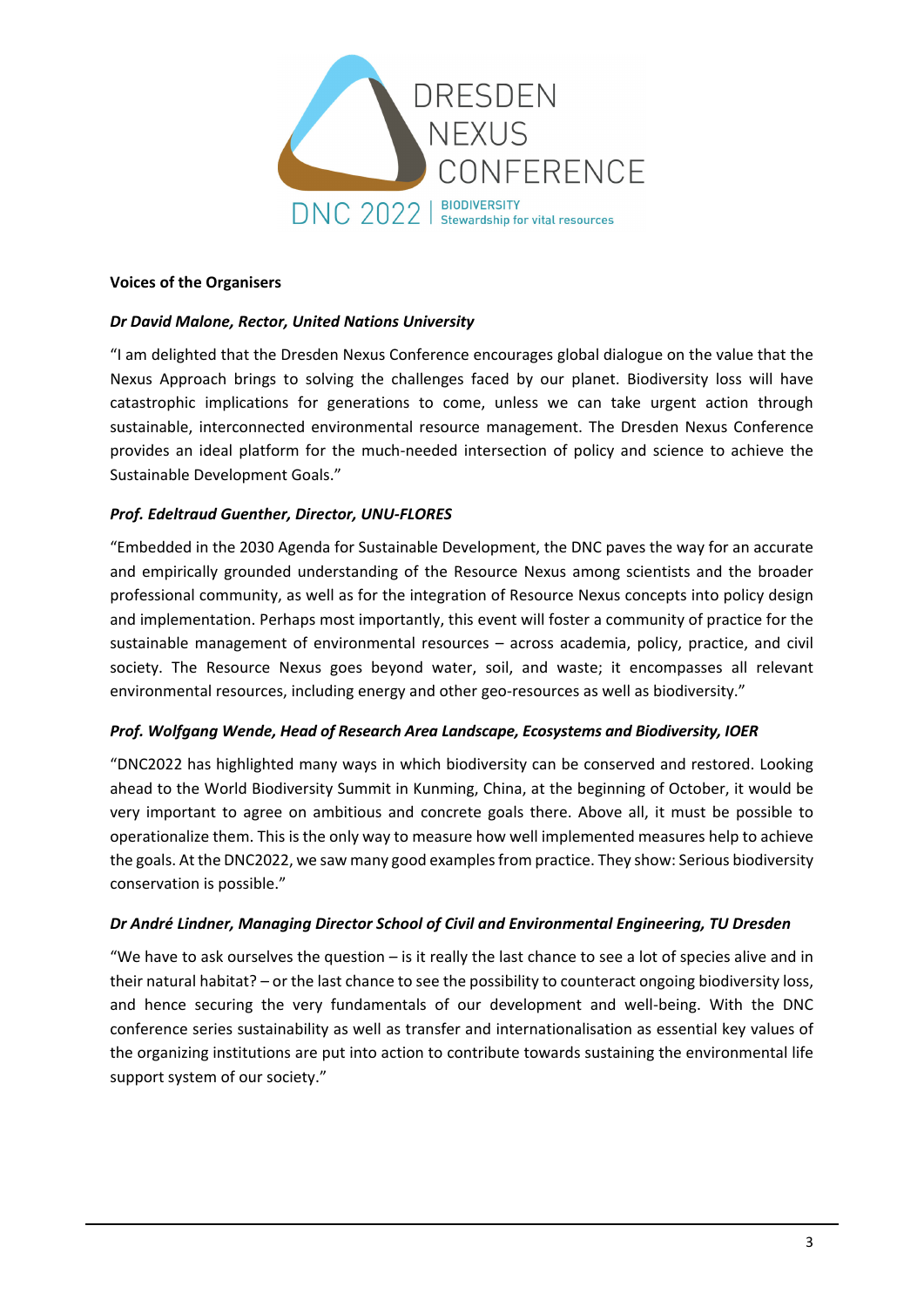

#### **About the Dresden Nexus Conference**

The Dresden Nexus Conference (DNC) is an international conference series. It focuses on the discussion of current research and real‐world cases that contribute to the further development of a nexus perspective in dealing with natural resources. Since its inception in 2015, DNC has been a meeting point for academics, UN agencies, decision‐ and policymakers from UN Member States, businesses, and civil society from the local to the global levels. DNC aims to bridge the gap between research and practical implementation



through the lively exchange of all participants. For the very successful realisation of the 2020 conference as a virtual event (eDNC2020), the organising institutions UNU‐FLORES, IOER, and TU Dresden received the *eku erfolg – Zukunftspreis* (eku success – Future Award) of the Saxon Ministry of the Environment (SMEKUL) in 2021.

**More information on DNC2022:** [http://2022.dresden](http://2022.dresden-nexus-conference.org/)‐nexus‐conference.org/

DNC2022 is co-funded by the German Research Foundation (DFG/WE 3057/8-1).



#### **Contact:**

Atiqah Fairuz Salleh UNU‐FLORES Communications, Advocacy, and Public Affairs Tel: + 49 (351) 8921 9387 E‐Mail: b.m.salleh@unu.edu

Heike Hensel IOER Press and Public Relations Tel: + 49 (351) 4679 241 E‐Mail: H.Hensel@ioer.de